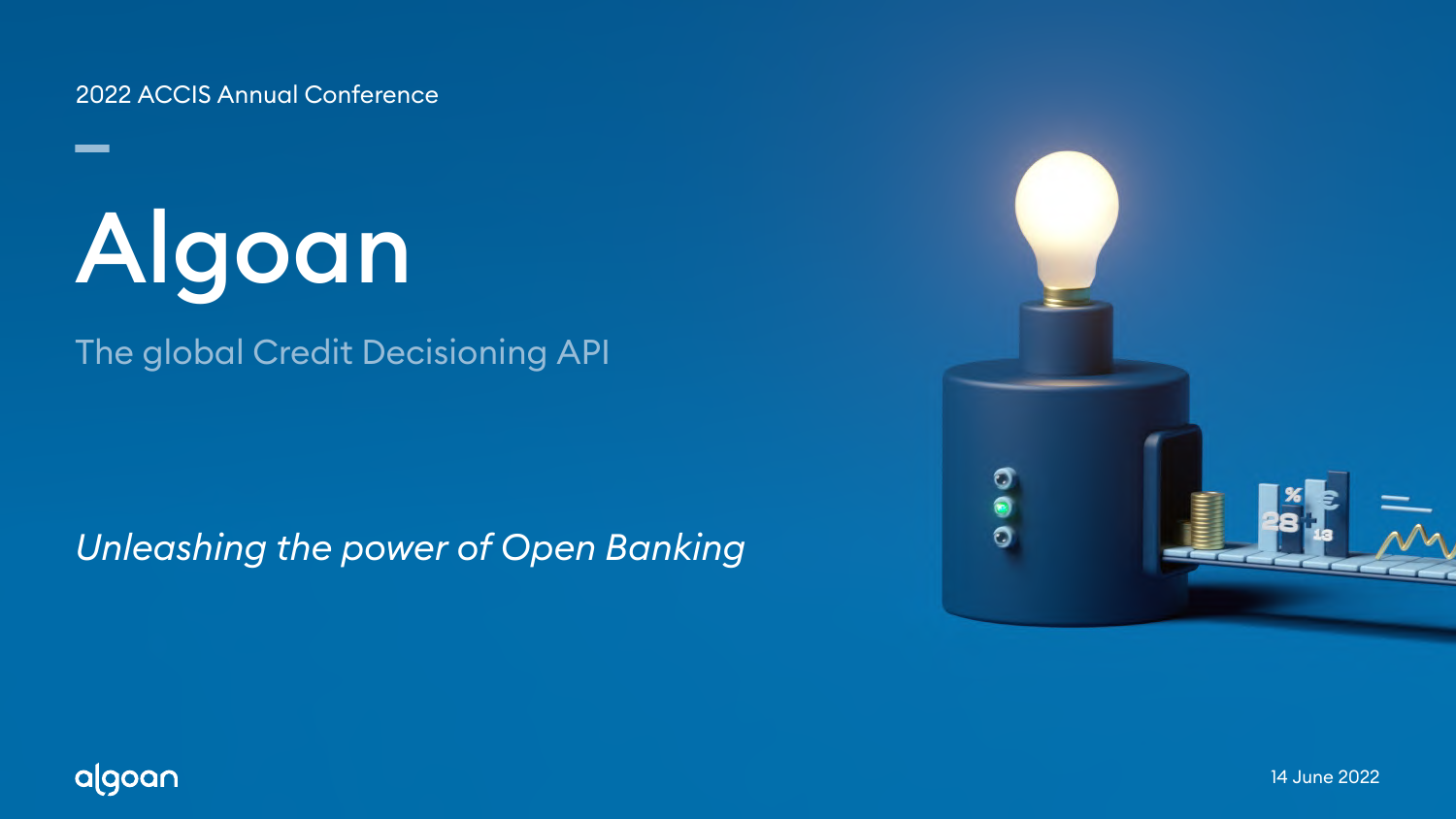## Our challenge

## Make the Credit sector fairer and more responsible

- Offering a credit decisioning API,  $\bullet^+$
- global and easy to integrate,
- helping financial institutions and fintechs
- make adequate credit decisions for consumer loans  $\bullet$ and BNPL origination.



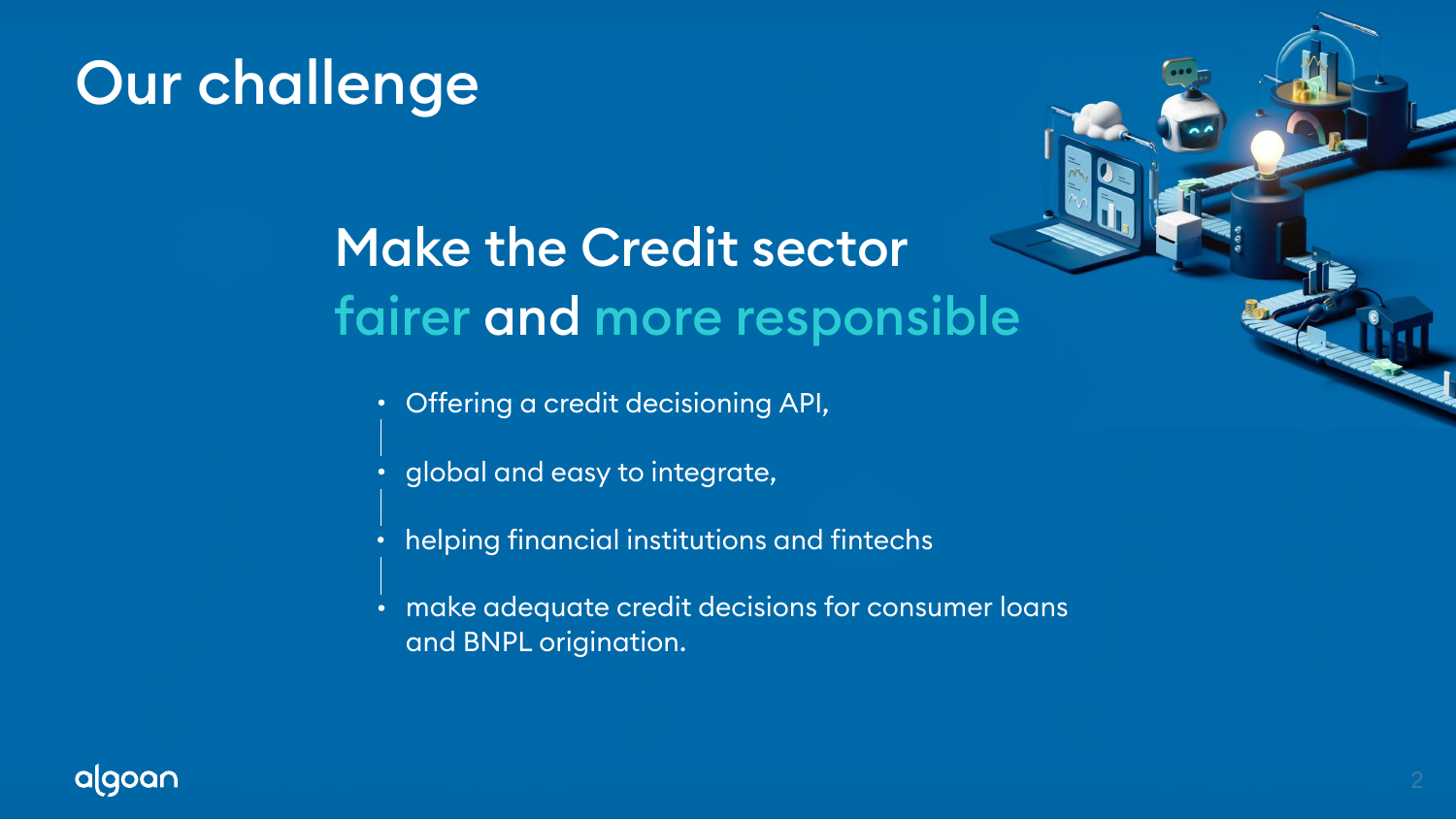# Our innovation

Enriches banking data and provides indicators related to the financial situation:

- regular incomes
- non-discretionary spendings
- red flags

Assesses financial behaviour and long-term credit risk (i.e., 1 year and more risk horizon) with 3 months of banking data

Rating scale = [0 - 1,000]

## algoar

### Credit Insights Credit Score Payment Score

Assess financial behaviour and short-term credit risk (i.e., 3 months risk horizon) with 3 months of banking data

Rating scale = {1, 2, …, 10}

A credit decisioning API using Open Banking data and best-in-class machine learning technology

### algoan Credit Decisioning API

### $\mathsf{Q}$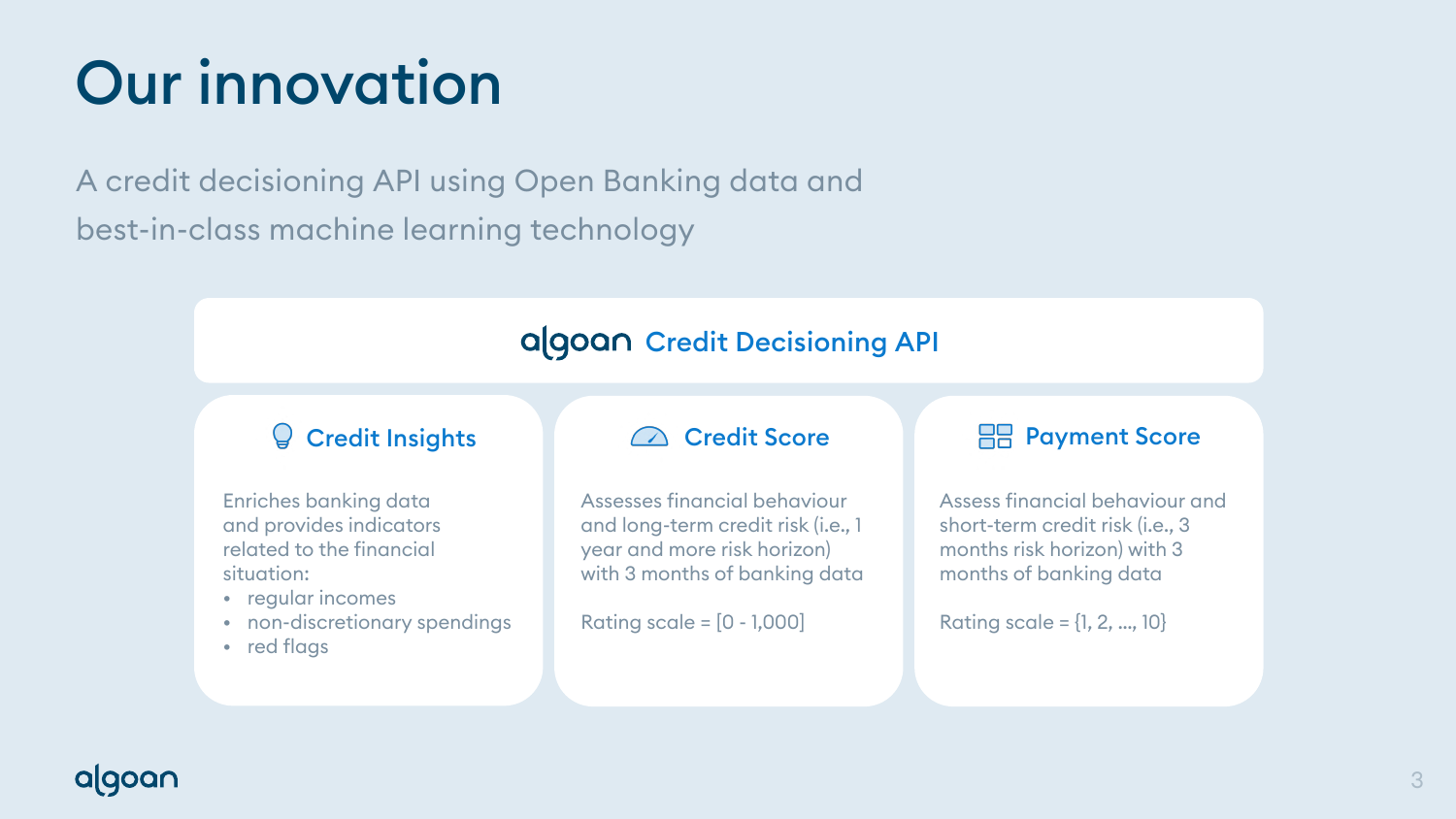# Our contribution to credit referencing

Open Banking data enriched by Algoan can enhance CRAs' offer globally





Local and long historical data

Open Banking data enriched to provide meaningful insights

Immutable, authenticated and recent data

Help our clients make adequate credit decisions!